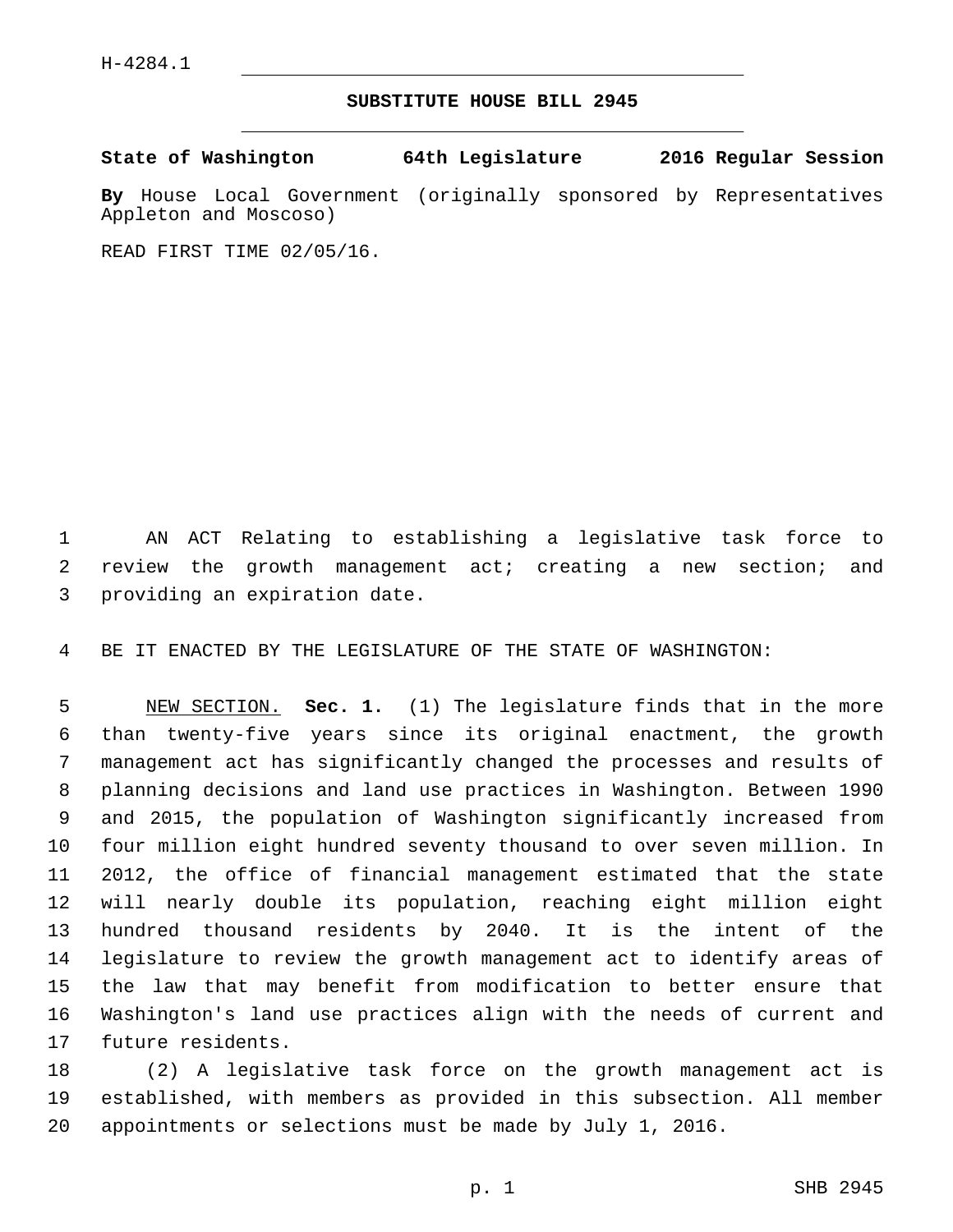(a) The majority and minority leaders of the senate shall appoint two members from each of the relevant caucuses of the senate.

 (b) The majority and minority leaders of the house of representatives shall appoint two members from each of the relevant 5 caucuses of the house of representatives.

(c) The governor shall appoint:6

(i) One member who represents the department of commerce;

 (ii) One member who represents the Washington state department of 9 transportation;

10 (iii) One member who represents environmental concerns;

(iv) One member who represents the building industry;

(v) One member who represents property owners;

 (vi) One member who represents buyers and sellers of real 14 property;

 (vii) Two members who represent rural economic interests, with one member residing east of the crest of the Cascade mountain range and the other residing west of the crest of the Cascade mountain 18 range; and

 (viii) Two members who represent urban economic interests, with one member residing east of the crest of the Cascade mountain range and the other residing west of the crest of the Cascade mountain 22 range.

 (d) An association representing Washington cities shall appoint two members who are elected members of the legislative bodies of cities or towns or mayors of cities or towns, with one member residing east of the crest of the Cascade mountain range and the other residing west of the crest of the Cascade mountain range.

 (e) An association representing Washington counties shall appoint two members who are elected members of a county legislative body or elected executives of a county, with one member residing east of the crest of the Cascade mountain range and the other residing west of 32 the crest of the Cascade mountain range.

 (f) An association representing Washington state school directors shall appoint one member who represents Washington state school directors.35

 (g) An association representing Washington state county and regional planning directors shall appoint one member who represents 38 county and regional planning directors.